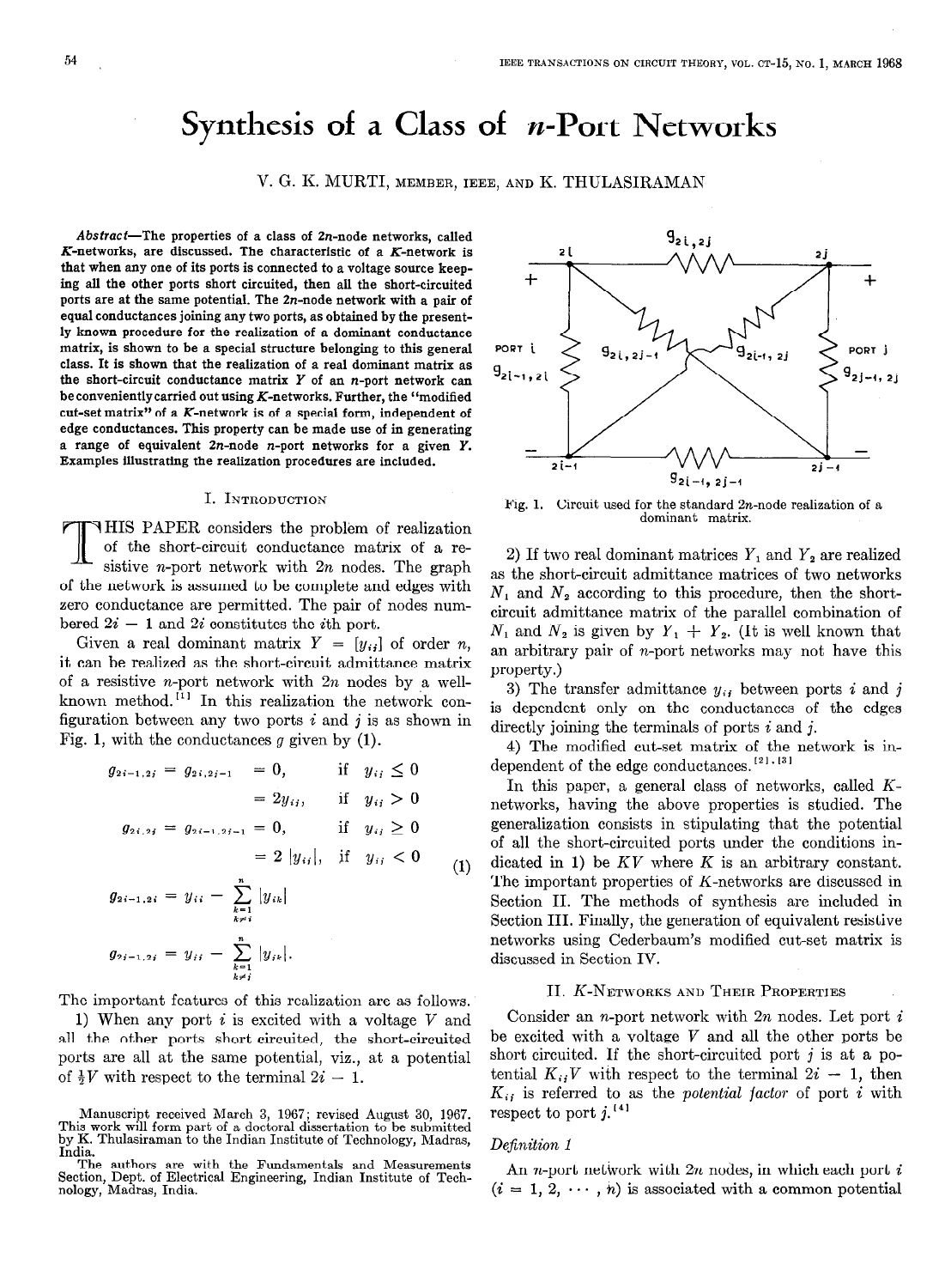

Fig. 2. Conductance values of the edges interconnecting any two ports.

factor  $K_i$ , such that  $K_{ii} = K_i$  for all  $j \neq i$ , is referred to as a K-network.

Let the network configuration between any two ports i and j be as shown in Fig. 2, where  $a_{ij}$ ,  $b_{ij}$ ,  $c_{ij}$ , and  $d_{ij}$ refer to the conductances of the respective edges. These conductances are finite and assumed to be non-negative. However, the edges shunting the ports are permitted to have conductances of either sign unless the K-network is specified to contain no negative elements.

#### Theorem 1

The necessary and sufficient condition that a given *n*-port network with  $2n$  nodes be a K-network is that  $(2)$ is satisfied for every  $i$  and every  $j$  not equal to  $i$ .

$$
K_i = \frac{a_{ij} + c_{ij}}{a_{ij} + b_{ij} + c_{ij} + d_{ij}}.
$$
 (2)

Proof

*Necessity*: Let port  $i$  be excited with voltage  $V$  and all the other ports be short circuited. In a K-network, all the short-circuited ports are at the same potential, and hence, the edges interconnecting the terminals of the short-circuited ports do not carry any current. From this it follows that the potential of the short-circuited port j with respect to the terminal  $2i - 1$  can be calculated from the circuit in Fig. 2 with nodes  $2j$  and  $2j - 1$  short circuited. This is easily shown to be  $V(a_{ij} + c_{ij})/(a_{ij} +$  $b_{ij} + c_{ij} + d_{ij}$ ). Hence,  $K_i = (a_{ij} + c_{ij})/(a_{ij} + b_{ij} + d_{ij})$  $c_{ij} + d_{ij}$  for  $j = 1, 2, \cdots n; j \neq i$ . Obviously, such a relation should be valid for every  $i$  in a K-network.

Sufficiency: With port i excited with voltage V and all the other ports shorted, remove all the edges interconnecting the short-circuited ports. Then the potential of any short-circuited port *i* with respect to terminal  $2i - 1$ is obtained as  $V(a_{ii} + c_{ii})/(a_{ii} + b_{ii} + c_{ii} + d_{ii}).$ From hypothesis it follows that all the short-circuited ports,  $j = 1, 2, \cdots n$ ;  $j \neq i$ , are at the same potential, viz.,  $K_iV$  under these conditions. Now let an edge inter-'connecting any two short-circuited ports j and k be :restored to its position. Using Thevenin's theorem it can be seen that no current passes through this edge. (It may be recalled that in the 2n-node network considered, only. edges with finite conductances are permitted.) Hence, the conditions in the rest of the network remain undisturbed and the potentials of the short-circuited ports after the introduction of this edge remain as before, i.e., at the common potential of  $K, V$  with respect to terminal  $2i - 1$ . Continuing this process, all the edges removed originally can be restored and all the short-circuited ports shown to remain at the same potential  $K_iV$ . The final stage corresponds to the given network, and hence, the sufficiency condition follows.

Since in a K-network with port  $i$  excited and all the other ports shorted the edges interconnecting the shorted ports do not carry any current, it is easy to show that

$$
y_{ij} = \frac{b_{ij}c_{ij} - a_{ij}d_{ij}}{a_{ij} + b_{ij} + c_{ij} + d_{ij}}
$$
  
=  $c_{ij}(1 - K_i) - K_id_{ij}$  (3)  
=  $K_ib_{ij} - a_{ij}(1 - K_i)$ 

and

$$
y_{ii} = \sum_{\substack{j=1 \ j \neq i}}^{n} (y_{ii})_j + g_{2i-1,2i} \tag{4}
$$

where

$$
(y_{i,j})_i = \frac{(a_{ij} + c_{ij})(b_{ij} + d_{ij})}{a_{ij} + b_{ij} + c_{ij} + d_{ij}}
$$
  
=  $K_i(b_{ij} + d_{ij})$  (5)  
=  $(a_{ij} + c_{ij})(1 - K_i)$ .

 $(y_{ii})$  may be considered as the contribution to  $y_{ii}$  due to the conductances interconnecting the terminals of ports i and j.

Some of the important properties of K-networks are now considered.

# Property 1

The potential factor  $K_i$  satisfies the inequality,  $0 <$  $K_i < 1$ .

This follows from the consideration that there can be no voltage magnification in a resistive network with nonnegative element values. Further, if  $K = 0$  or  $K = 1$ . one or more conductances should be infinite and this possibility is precluded in the  $2n$ -node *n*-port network considered.

#### Property 2

Consider any two 2n-node K-networks  $N_1$  and  $N_2$  with the same set of potential factors (i.e., the potential factors of port  $i$  in the two networks are the same for every  $i$ ) and having  $Y_1$  and  $Y_2$  as the short-circuit admittance matrices. When connected in parallel,  $N_1$  and  $N_2$  yield a resulting network  $N_3$  having the following properties.

1)  $N_3$  is a K-network and the potential factor of any one of its ports is the same as that of the corresponding port in  $N_1$  and  $N_2$ .

2) The short-circuit admittance matrix of  $N_3$  is  $Y_1 + Y_2$ .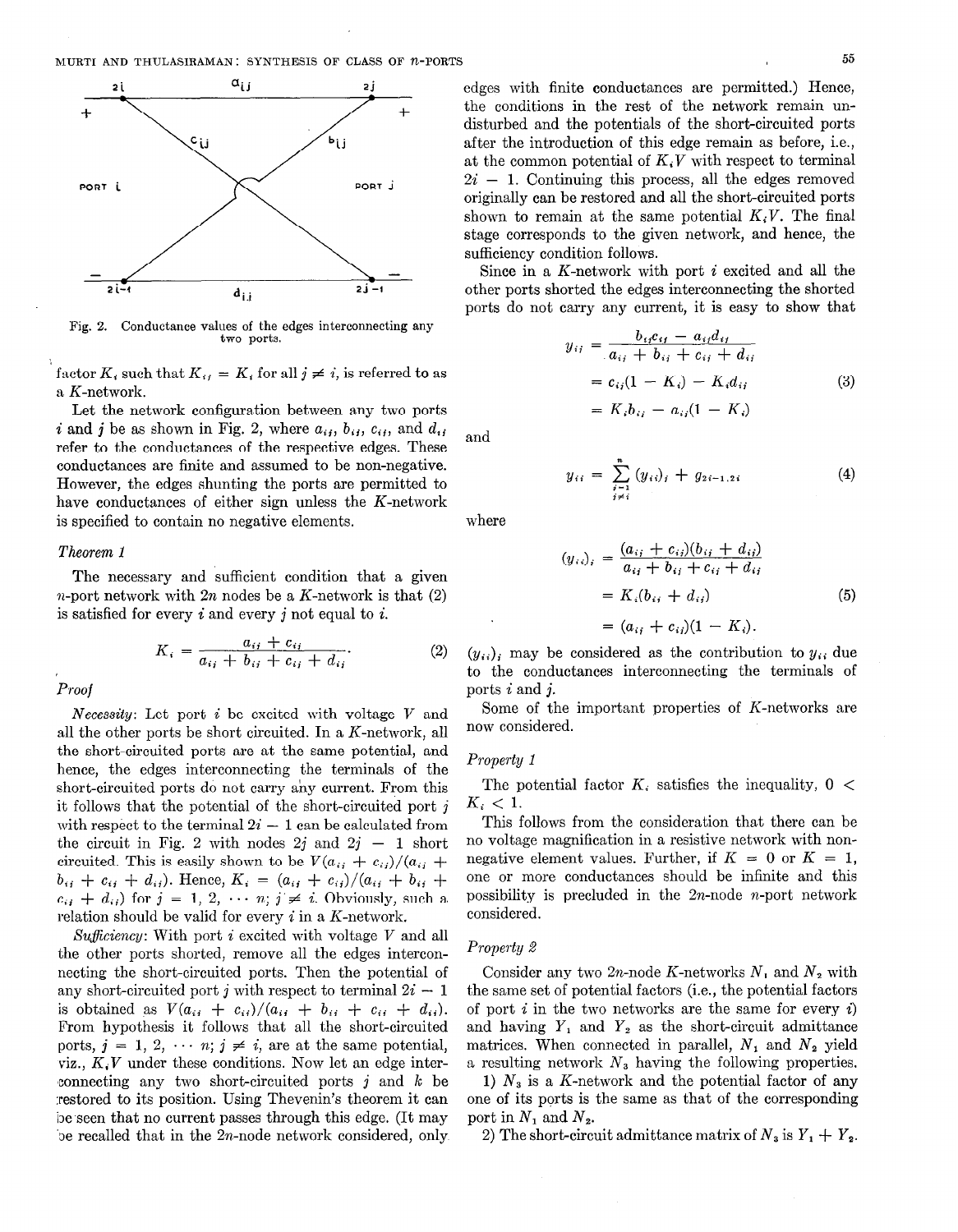Proof: When the networks are paralleled, each edge of  $N_1$  is in parallel with the corresponding edge of  $N_2$ . Let the unprimed quantities in the following refer to  $N_1$  and the primed quantities to  $N<sub>2</sub>$ .

1) For the common potential factor  $K_i$  of port i in  $N_1$  and  $N_2$ , we have

$$
K_{i} = \frac{a_{ij} + c_{ij}}{a_{ij} + b_{ij} + c_{ij} + d_{ij}} = \frac{a'_{ij} + c'_{ij}}{a'_{ij} + b'_{ij} + c'_{ij} + d'_{ij}}; \nj = 1, \cdots, n
$$
\n(6)   
\nj \neq i.

For the parallel combination,

$$
\frac{(a_{ij} + a'_{ij}) + (c_{ij} + c'_{ij})}{(a_{ij} + a'_{ij}) + (b_{ij} + b'_{ij}) + (c_{ij} + c'_{ij}) + (d_{ij} + d'_{ij})}
$$
\n
$$
= \frac{K_i(a_{ij} + b_{ij} + c_{ij} + d_{ij}) + K_i(a'_{ij} + b'_{ij} + c'_{ij} + d'_{ij})}{(a_{ij} + b_{ij} + c_{ij} + d_{ij}) + (a'_{ij} + b'_{ij} + c'_{ij} + d'_{ij})}
$$
\n(7)

 $= K$ , for all i and every i not equal to i.

By Theorem 1, this is necessary and sufficient for  $N_3$ to be a K-network. Furthermore, the potential factor of port i in  $N_3$  is seen to be  $K_i$ .

2) From (3), the transfer admittance  $y''$  between ports  $i$  and  $j$  of the resulting K-network is given by

$$
y_{ij}'' = (c_{ij} + c_{ij}')(1 - K_i) - K_i(d_{ij} + d_{ij})
$$
  
=  $c_{ij}(1 - K_i) - K_i d_{ij} + c_{ij}'(1 - K_i) - K_i d_{ij}'$  (8)  
=  $y_{ij} + y_{ij}'$ .

The driving-point admittance  $y''_{ii}$  of port i of the parallel combination is given from (4) and (5) by

$$
y_{ii}' = g_{2i-1,2i}
$$
  
+  $g'_{2i-1,2i}$  +  $\sum_{\substack{i=1 \ i \neq i}}^{n} (a_{ij} + c_{ij} + a'_{ij} + c'_{ij})(1 - K_i)$   
=  $g_{2i-1,2i}$  +  $\sum_{\substack{i=1 \ i \neq i}}^{n} (a_{ij} + c_{ij})(1 - K_i)$   
+  $g'_{2i-1,2i}$  +  $\sum_{\substack{i=1 \ i \neq i}}^{n} (a'_{ij} + c'_{ij})(1 - K_i)$  (9)  
=  $y_{ii}$  +  $y'_{ii}$ .

From (8) and (9), the second part of Property 2 follows.

# Property 3

The short-circuit admittance matrix of a 2n-node Knetwork with non-negative conductances is dominant.

*Proof:* It is enough if it is proved that  $(y_{ii})_i \ge |y_{ii}|$ for all  $i$  and  $j$ , since it would then follow from  $(4)$  that

$$
y_{ii} \geq \sum_{\substack{j=1 \ j \neq i}}^n |y_{ij}|.
$$

IEEE TRANSACTIONS ON CIRCUIT THEORY, MARCH 1968

*Case 1:*  $y_{ii} > 0$ . From (3) and (5),

$$
(y_{ii})_i - |y_{ii}| = (y_{ii})_i - y_{ii}
$$
  
=  $(a_{ij} + c_{ij})(1 - K_i) - c_{ij}(1 - K_i) + K_i d_{ii}$   
=  $a_{ij}(1 - K_i) + K_i d_{ij} \ge 0$ , (10)

since  $0 < K_i < 1$ .

Case 2: 
$$
y_{ij} < 0
$$
. From (3) and (5),  
\n
$$
(y_{ij})_i - |y_{ij}| = (y_{ij})_i + y_{ij}
$$
\n
$$
= (a_{ij} + c_{ij})(1 - K_i) - a_{ij}(1 - K_i) + K_i b_{ij}
$$
\n(11)

$$
= K_i b_{ij} + c_{ij}(1 - K_i) \geq 0,
$$

since  $0 < K_i < 1$ .

From  $(10)$  and  $(11)$ , Property 3 follows.

#### Definition 2

A K-network in which all the ports are associated with the same potential factor  $K$  is called a *constant-K network*.

#### Lemma 1

In a constant-K network,  $b_{ij} = c_{ij}$  for all i and j. Proof: Since  $K_i = K_j$  in a constant-K network, it follows from (2) that  $b_{ij} = c_{ij}$ .

# III. REALIZATION OF SHORT-CIRCUIT ADMITTANCE  $M$ ATRICES BY  $K$ -Networks

# Definition 3

A real matrix  $Y = [y_{ij}]$  is marginally dominant if

$$
y_{ii} = \sum_{\substack{i=1 \ i \neq i}}^n |y_{ij}| \quad \text{for all} \quad i.
$$

Theorem 2

If a real marginally dominant short-circuit admittance matrix Y with all off-diagonal entries positive is to be realized by a K-network with non-negative elements, the realization is possible only with a constant-K network with  $K = \frac{1}{2}$ .

**Proof:** Consider any two ports  $i$  and  $j$ . Since  $Y$  is marginally dominant and since from  $(10)$ , the quantity  $[(y_{ii})_i - y_{ii}]$  can not be negative, it is required that

$$
(y_{ii})_i - y_{ii} = 0
$$
  
i.e.,  $a_{ij}(1 - K_i) + K_i d_{ij} = 0$ . (12)

Equation (12) is satisfied for the following combinations of values:

> i)  $a_{ij} = d_{ij} = 0;$ ii)  $K_i = 1$ ,  $d_{ij} = 0$ ; iii)  $K_i = 0$ ,  $a_{ij} = 0$ .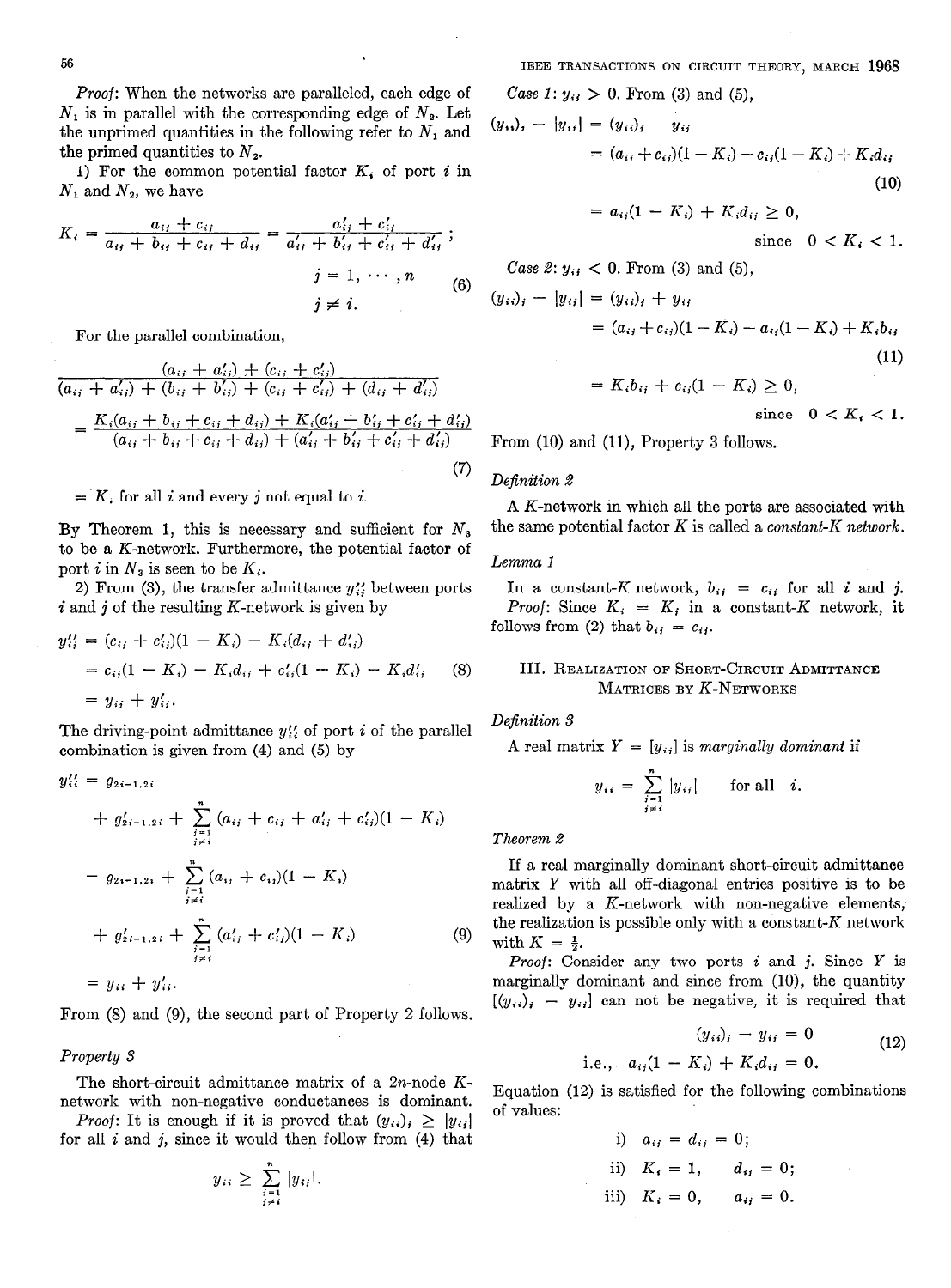However, combinations ii) and iii) require that  $y_{ij} = 0$ . Hence, for  $y_{ij} > 0$ , (12) is satisfied only for combination i). Therefore,

$$
K_i = \frac{c_{ij}}{b_{ij} + c_{ij}} \quad \text{and} \quad K_j = \frac{b_{ij}}{b_{ij} + c_{ij}}.
$$
 (13)

It therefore follows that  $K_i + K_j = 1$ . Considering any other port m, it can be similarly shown that

$$
K_m + K_i = 1 \text{ and } K_m + K_i = 1. \tag{14}
$$

Equations (13) and (14) lead to  $K_i = K_i = K_m = \frac{1}{2}$ . Generalizing this result,

$$
K_i = \frac{1}{2} \text{ for all } i = 1, 2, \cdots, n. \tag{15}
$$

Thus, a realization is possible only with constant- $K$ networks with  $K = \frac{1}{2}$ . It is seen that this network is the same as that obtained by the standard 2n-node realization procedure previously given.  $[1]$ 

#### Theorem 3

If a real marginally dominant short-circuit admittance matrix Y with all off-diagonal entries negative is to be realized by a K-network with non-negative elements, a realization is possible only with a constant-K network but with any value of K such that  $0 < K < 1$ .

*Proof:* A marginally dominant matrix  $Y$  with negative  $y_{ij}$ 's requires that

$$
(y_{ii})_i + y_{ii} = 0
$$
 for all *i* and all  $j \neq i$   
i.e.,  $c_{ii}(1 - K_i) + K_i b_{ii} = 0$ . (16)

Equation (16) is satisfied only for the following combinations:

i) 
$$
b_{ij} = c_{ij} = 0;
$$
  
\nii)  $K_i = 1$ ,  $b_{ij} = 0;$   
\niii)  $K_i = 0$ ,  $c_{ij} = 0$ .

However, combinations ii) and iii) require that  $y_{ij} = 0$ . Hence, for  $y_{ij} < 0$ , (16) is satisfied only with  $b_{ij} = c_{ij} = 0$ . We then have

$$
K_i = \frac{a_{ij}}{a_{ij} + d_{ij}} = K_j \quad \text{for all} \quad i \quad \text{and} \quad j \neq i. \tag{17}
$$

Thus,  $K_1 = K_2 = \cdots = K_n = K$ . Any value of K such that  $0 \lt K \lt 1$  may be chosen for the constant-K network realization. From (3) and combination i), it follows that

$$
a_{ij} = \frac{|y_{ij}|}{1 - K} \text{ and } d_{ij} = \frac{|y_{ij}|}{K}.
$$
 (18)

It is interesting to note that the choice of  $K = 0$  or  $K = 1$ under the conditions of Theorem 3 leads to the standard realization of a  $n + 1$  node *n*-port network with a common terminal for all the ports.

In a general case, if a marginally dominant matrix can be made to have the following sign pattern by rearranging the rows and columns, then it can be shown that a realization is possible choosing any K,  $0 \lt K \lt 1$ , as the common potential factor for the first  $n_1$  ports and  $1 - K$  as the potential factor for the remaining  $n<sub>2</sub>$  ports. Where this is not possible and where a constant- $K$  network is required, the choice is limited to  $K = \frac{1}{2}$  for all the ports.

$$
\uparrow
$$
\n
$$
\uparrow
$$
\n
$$
\uparrow
$$
\n
$$
\uparrow
$$
\n
$$
\uparrow
$$
\n
$$
\downarrow
$$
\n
$$
\uparrow
$$
\n
$$
\downarrow
$$
\n
$$
\downarrow
$$
\n
$$
\uparrow
$$
\n
$$
\downarrow
$$
\n
$$
\downarrow
$$
\n
$$
\uparrow
$$
\n
$$
\downarrow
$$
\n
$$
\downarrow
$$
\n
$$
\downarrow
$$
\n
$$
\downarrow
$$
\n
$$
\downarrow
$$
\n
$$
\downarrow
$$
\n
$$
\downarrow
$$
\n
$$
\downarrow
$$
\n
$$
\downarrow
$$
\n
$$
\downarrow
$$
\n
$$
\downarrow
$$
\n
$$
\downarrow
$$
\n
$$
\downarrow
$$
\n
$$
\downarrow
$$
\n
$$
\downarrow
$$
\n
$$
\downarrow
$$
\n
$$
\downarrow
$$
\n
$$
\downarrow
$$
\n
$$
\downarrow
$$
\n
$$
\downarrow
$$
\n
$$
\downarrow
$$
\n
$$
\downarrow
$$
\n
$$
\downarrow
$$
\n
$$
\downarrow
$$
\n
$$
\downarrow
$$
\n
$$
\downarrow
$$
\n
$$
\downarrow
$$
\n
$$
\downarrow
$$
\n
$$
\downarrow
$$
\n
$$
\downarrow
$$
\n
$$
\downarrow
$$
\n
$$
\downarrow
$$
\n
$$
\downarrow
$$
\n
$$
\downarrow
$$
\n
$$
\downarrow
$$
\n
$$
\downarrow
$$
\n
$$
\downarrow
$$
\n
$$
\downarrow
$$
\n
$$
\downarrow
$$
\n
$$
\downarrow
$$
\n
$$
\downarrow
$$
\n
$$
\downarrow
$$
\n
$$
\downarrow
$$
\n
$$
\downarrow
$$
\n
$$
\downarrow
$$
\n
$$
\downarrow
$$
\n
$$
\downarrow
$$
\n
$$
\downarrow
$$
\n
$$
\downarrow
$$
\n
$$
\downarrow
$$
\n
$$
\downarrow
$$

From the foregoing discussion it is seen that for a marginally dominant matrix, the network between any two ports has essentially the same form as in Fig. 1 in that either  $b_{ij}$  and  $c_{ij}$  or  $a_{ij}$  and  $d_{ij}$  are zero. However, new types of realization are possible when the Y matrix is not marginally dominant.

Definition 4

A matrix Y is said to be superdominant if

$$
y_{ii} > \sum_{\substack{i=1 \ i \neq i}}^{n} |y_{ij}|
$$
 for all *i*.

#### Theorem 4

A superdominant matrix Y with any arbitrary sign pattern for the off-diagonal entries can be realized by a constant- $K$  network with any  $K$  within a certain range of values.

*Proof:* For a constant-K network,  $b_{ij} = c_{ij}$  for all  $i$  and  $j$  (Lemma 1). Let K be the common potential factor of the network. We wish to prove the theorem by giving a realization procedure and identifying the permissible range of values for  $K$ .

If  $y_{ij}$  is negative, then  $b_{ij}$  and  $c_{ij}$  are taken as zero so that  $(y_{ii})_i - |y_{ii}| = 0$  for all values of K.  $a_{ii}$  and  $d_{ii}$ are then given by (18).

If  $y_{ij}$  is positive, then from (10)

$$
(y_{ii})_i - y_{ii} = a_{ii}(1 - K) + d_{ii}K
$$

$$
= b_{ij}(2K - 1) + 2K d_{ij} \qquad (19)
$$

for a constant- $K$  network.

Type A Realization: Choose  $d_{ij} = 0$  when  $y_{ij} > 0$ .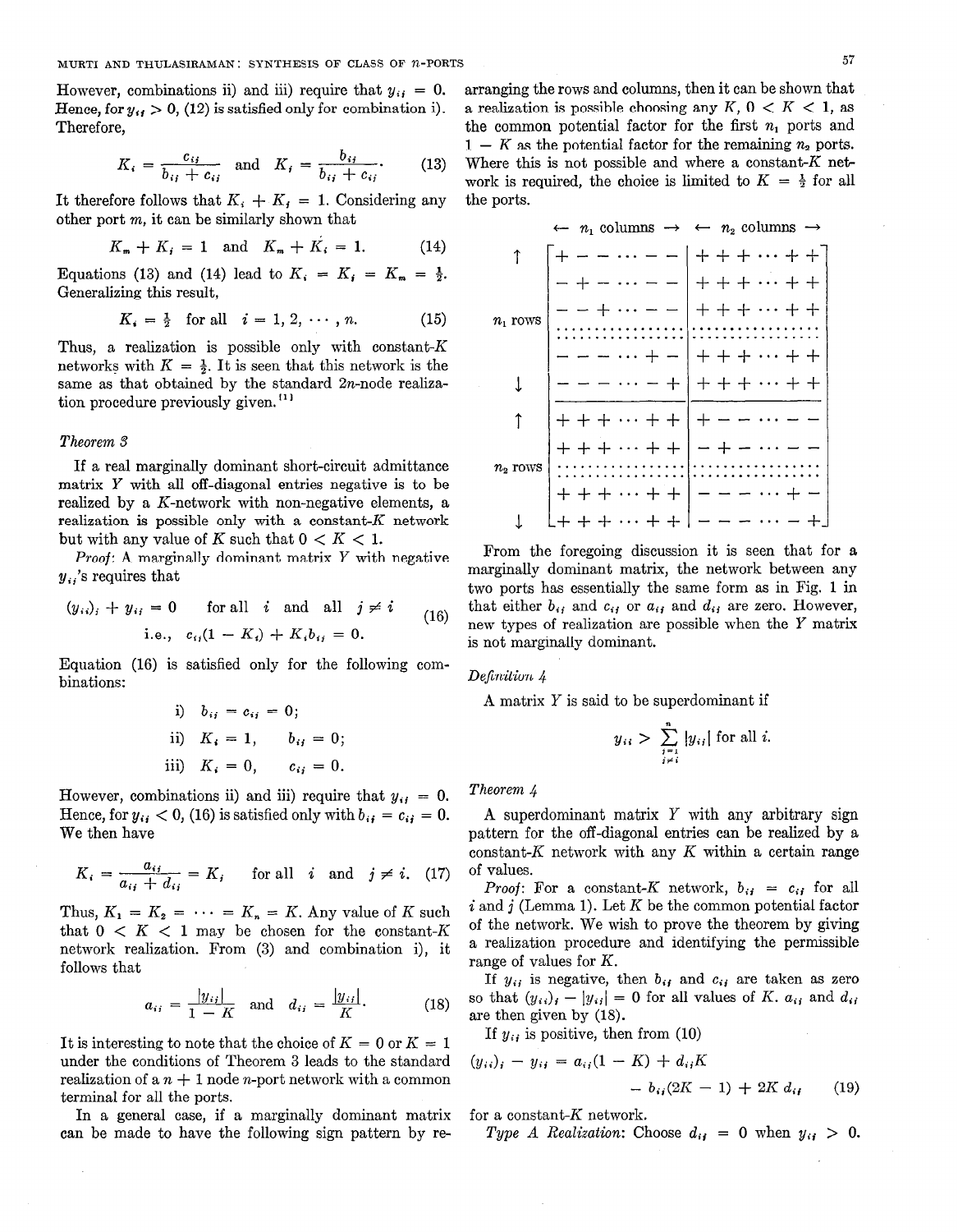$$
(y_{ii})_i - y_{ii} = (1 - K)a_{ii} = (2K - 1)b_{ii}
$$
 (20  
and from (3),

$$
y_{ij} = b_{ij}(1 - K)
$$
 since  $b_{ij} = c_{ij}$ . (21)

Equations (20) and (21) lead to

$$
(y_{ii})_i - y_{ii} = y_{ii} \frac{(2K - 1)}{(1 - K)}; a_{ii} = y_{ii} \frac{(2K - 1)}{(1 - K)^2}; \qquad b_{ii} = c_{ii} = \frac{y_{ii}}{(1 - K)}.
$$
 (22)

It is seen that  $K \geq \frac{1}{2}$  for a proper realization. Let

$$
\Delta_{ii} = y_{ii} - \sum_{\substack{j=1 \ j \neq i}}^{n} |y_{ij}|.
$$
 (23)

Now consider the realization of the admittances in the ith row of  $Y$ . If  $K$  is the potential factor of the *n*-port, then

$$
\sum_{\substack{i_1 \text{ there} \\ \text{there} \\ i_j > 0}} [(y_{ii})_i - y_{ii}] = \frac{(2K - 1)}{(1 - K)} \sum_{\substack{\text{all } i \\ \text{where} \\ y_{ij} > 0}} y_{ii} \leq \Delta_{ii},
$$

in order that  $g_{2i-1,2i}$  be non-negative. Therefore,

$$
\frac{\Delta_{ii}}{\sum_{\substack{\text{all } i \text{ where} \\ \text{where}}} y_{ij}} = E_i \ge \frac{(2K - 1)}{(1 - K)}
$$

or

$$
K \le \frac{E_i + 1}{E_i + 2}.\tag{24}
$$

Hence, for the realization of admittances in this row,

$$
\tfrac{1}{2} \leq K \leq \frac{E_i+1}{E_i+2}
$$

Similarly, the permissible range of  $K$  can be calculated for all the other rows. If the minimum value of  ${E_i}$ ,  $i = 1, 2, \dots, n$ , is  $E_{\min}$ , then K can have any value in  $b_{ij} = c_{ij}$  yii  $\frac{y_{ij}}{y_{ij}}$ the following interval.

$$
\frac{1}{2} \le K \le \frac{E_{\min} + 1}{E_{\min} + 2} = K_{\max}.
$$
 (25)

Type B Realization: This corresponds to the choice of  $a_{ij} = 0$  when  $y_{ij} > 0$  and is applicable for values of  $K$  4) Conductances shunting the ports: less than  $\frac{1}{2}$ . Proceeding as before, it can be shown that  $g_{2i-1,2i}$ 

$$
(y_{ii})_i - y_{ii} = y_{ii} \frac{(1 - 2K)}{K};
$$
  
\n
$$
b_{ij} = c_{ij} = \frac{y_{ij}}{K};
$$
  
\n
$$
d_{ij} = y_{ij} \frac{(1 - 2K)}{K^2}
$$
  
\n
$$
(26)
$$
  
\n
$$
= \begin{cases} \Delta_{ii} - \frac{(2K - 1)}{(1 - K)} \sum_{\substack{\text{all } i \\ \text{where} \\ \text{with } 2K}} \\ (1 - 2K) \sum_{\substack{\text{when } k \\ \text{with } k \neq 0}} \\ (1 - 2K) \sum_{\substack{\text{all } k \neq 0 \\ \text{with } k \neq 0}} \\ (1 - 2K) \sum_{\substack{\text{all } k \neq 0 \\ \text{with } k \neq 0}} \\ (1 - 2K) \sum_{\substack{\text{all } k \neq 0 \\ \text{with } k \neq 0}} \\ (1 - 2K) \sum_{\substack{\text{all } k \neq 0 \\ \text{with } k \neq 0}} \\ (1 - 2K) \sum_{\substack{\text{all } k \neq 0 \\ \text{with } k \neq 0}} \\ (1 - 2K) \sum_{\substack{\text{all } k \neq 0 \\ \text{with } k \neq 0}} \\ (1 - 2K) \sum_{\substack{\text{all } k \neq 0 \\ \text{with } k \neq 0}} \\ (1 - 2K) \sum_{\substack{\text{all } k \neq 0 \\ \text{with } k \neq 0}} \\ (1 - 2K) \sum_{\substack{\text{all } k \neq 0 \\ \text{with } k \neq 0}} \\ (1 - 2K) \sum_{\substack{\text{all } k \neq 0 \\ \text{with } k \neq 0}} \\ (1 - 2K) \sum_{\substack{\text{all } k \neq 0 \\ \text{with } k \neq 0}} \\ (1 - 2K) \sum_{\substack{\text{all } k \neq 0 \\ \text{with } k \neq 0}} \\ (1 - 2K) \sum_{\substack{\text{all } k \neq 0 \\ \text{with } k \neq 0}} \\ (1 - 2K) \sum_{\substack{\text{all } k \neq 0 \\ \text{with } k \neq 0}} \\ (1 - 2K) \sum_{\substack{\text{all } k
$$

and that for a proper realization of the admittances in the ith row,

$$
\frac{(1-2K)}{K}\sum_{\substack{\text{all }i\\ \text{where}\\ \text{with }i\geq 0}} y_{ij} \leq \Delta_{ii}
$$

Then leading to the requirement

or

(20) 
$$
E_i = \frac{\Delta_{ii}}{\sum_{\substack{\text{all } i \\ \text{where} \\ y_{ij} > 0}} y_{ij}} \ge \frac{(1 - 2K)}{K}
$$

$$
K \ge \frac{1}{E_i + 2}.\tag{27}
$$

If  $E_{\min}$  is the smallest value of  $\{E_i\}, i = 1, 2, \cdots, n$ , then K can have any value in the interval  $[\frac{1}{2}, (1/E_{\min} + 2)]$ for proper realization.

It is thus demonstrated that for a superdominant matrix with any sign pattern for the off-diagonal entries, a (3) proper realization with a constant- $K$  network is possible with a value of K satisfying the relation,

$$
K_{\max} = \frac{E_{\min} + 1}{E_{\min} + 2} \ge K \ge \frac{1}{E_{\min} + 2} = K_{\min}.
$$
 (28)

# Realization Procedure for a Superdominant Matrix

1) Determine  $E_{\min}$  and choose any value of K in the interval

$$
\left[\frac{1}{E_{\min}+2},\frac{E_{\min}+1}{E_{\min}+2}\right].
$$

2) If  $y_{ij}$  is negative, then

$$
b_{ij} = c_{ij} = 0;
$$
  $a_{ij} = \frac{|y_{ij}|}{1 - K};$   $d_{ij} = \frac{|y_{ij}|}{K}.$ 

3) If  $y_{ij}$  is positive, use Type A realization if  $K \geq \frac{1}{2}$ and Type B realization if  $K \leq \frac{1}{2}$ . Adopt the following values.

| $\leq \frac{E_i+1}{E_i+2}.$                                        |      |                   | Type B                                   |                            |
|--------------------------------------------------------------------|------|-------------------|------------------------------------------|----------------------------|
| range of $K$ can be calculated                                     |      | $a_{ij}$          | $(2K - 1)$<br>$\frac{1}{(1-K)^2} y_{ij}$ | 0                          |
| the minimum value of $\{E_i\},\$<br>then $K$ can have any value in |      | $b_{ij} = c_{ij}$ | $y_{ij}$<br>$\frac{1}{(1-K)}$            | $y_{ii}$<br>$\overline{K}$ |
| $\frac{\min + 1}{\min + 2} = K_{\max}.$                            | (25) | $d_{ij}$          |                                          | $\frac{(1-2K)}{K^2}y_{ij}$ |

(26) 
$$
\begin{cases} \Delta_{ii} - \frac{(2K-1)}{(1-K)} \sum_{\substack{\text{all } i \\ \text{where } \\ y_{ij} > 0}} y_{ij} & \text{for Type A realization} \\ \vdots & \vdots \\ \Delta_{ii} - \frac{(1-2K)}{K} \sum_{\substack{\text{all } i \\ \text{where } \\ y_{ij} > 0}} y_{ij} & \text{for Type B realization} \end{cases}
$$

It may be noted that for every potential factor  $K$  in the interval  $[\frac{1}{2}, K_{\text{max}}]$  there exists a potential factor  $(1 - K)$ in the interval  $[K_{\min}, \frac{1}{2}]$  such that a Type A realization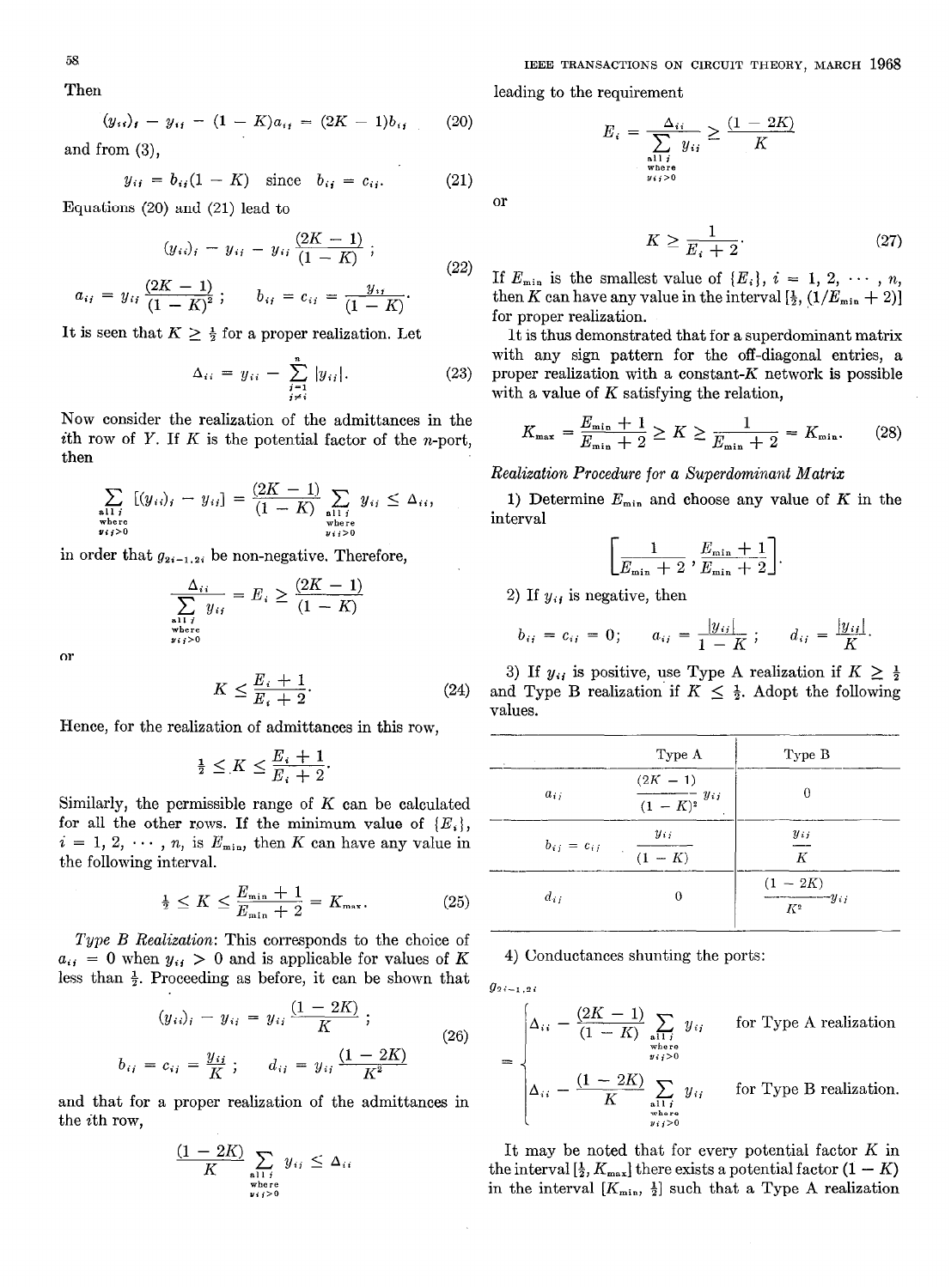with a potential factor  $K$  is the same as the Type B realization with the potential factor  $(1 - K)$  except for a reversal of the polarities of the ports.

#### Example 1

The following short-circuit conductance matrix of a 4-port network is to be realized.

$$
\begin{bmatrix} 10 & -4 & 2 & 1 \ -4 & 12 & -3 & 4 \ 2 & -3 & 8 & -2 \ 1 & 4 & -2 & 9 \end{bmatrix}
$$

For the foregoing matrix,  $E_1 = 1$ ,  $E_2 = \frac{1}{4}$ ,  $E_3 = \frac{1}{2}$ , and  $E_4 = \frac{2}{5}$ . Therefore,  $E_{\min} = \frac{1}{4}$ , and the permissible range of  $K$  is given by

$$
\frac{1}{2 + E_{\min}} = \frac{4}{9} \le K \le \frac{E_{\min} + 1}{E_{\min} + 2} = \frac{5}{9}.
$$
 and

Choose  $K = \frac{5}{9}$  for Type A realization. Using (18) and (22), we obtain the network shown in Fig. 3, where the  $d_{2i} = |y_{2i}|/K$  for  $y_{2i} < 0$ . conductances in mhos are marked near the respective edges. The transfer admittances in row 1 can also be similarly

# Example of Synthesis of a Nonconstant Type K-Network It is then seen that for port 3,

In case the given short-circuit admittance matrix is neither marginally dominant nor superdominant, the Similarly for port 4 realizations indicated by Theorems 2, 3, and 4 can not be directly used. However, the results obtained in the proofs of these theorems can be made use of in obtaining a K-network realization (not necessarily a constant-K The choice of the common potential factor of ports 3<br>and 4 may now be made so as to eliminate the shunt type) of such matrices. The following example illustrates the techniques that may be used. conductance at one of these ports. Since  $(\Delta_{33}/y_{34})$  <

# Example 2

$$
Y = \begin{bmatrix} 7 & -3 & 2 & 1 \\ -3 & 6 & 2 & 1 \\ 2 & 2 & 6 & 1 \\ 1 & 1 & 1 & 6 \end{bmatrix}.
$$
 is appropriate. Therefore,  
Using the above sets of potential factors, the  
shown in Fig. 4 is obtained. It may be no  
networks the same number of elements of

This matrix is not superdominant, since the second row is marginally dominant. In this row,  $y_{23}$  and  $y_{24}$  are positive but  $y_{21}$  is negative. Equations (13) and (17) can be applied here and the following relations obtained.

$$
K_2 + K_3 = 1; \quad K_2 + K_4 = 1; \quad K_1 = K_2.
$$

We may therefore choose a potential factor  $K$  for ports 1 and 2 and a potential factor  $(1 - K)$  for ports 3 and 4. The realization of the transfer admittances in the second row may be done under the constraint  $(y_{22})_i - |y_{2i}| = 0$ , making use of the following relations:

$$
a_{2i} = d_{2i} = 0; \quad b_{2i} = y_{2i}/K; \\
c_{2i} = y_{2i}/(1 - K) \quad \text{for} \quad y_{2i} > 0
$$



Fig. 3. Circuit realized in Example 1.

$$
b_{2i} = c_{2i} = 0; \quad a_{2i} = |y_{2i}|/(1 - K);
$$

realized.

$$
(y_{33})_1 = y_{31} \quad \text{and} \quad (y_{33})_2 = y_{32}.
$$

$$
(y_{44})_1 = y_{41}
$$
 and  $(y_{44})_2 = y_{42}$ .

 $(\Delta_{44}/y_{34})$ , the choice of

$$
K_3 = K_4 = \frac{(\Delta_{33}/y_{34}) + 1}{(\Delta_{33}/y_{34}) + 2}
$$

is appropriate. Therefore,

$$
K_3 = K_4 = \frac{2}{3}; \quad K_1 = K_2 = \frac{1}{3}.
$$

Using the above sets of potential factors, the  $K$ -network shown in Fig. 4 is obtained. It may be noted that the network has the same number of elements as the standard realization (constant-K network with  $K = \frac{1}{2}$ ) according to the scheme in Fig. 1.

# IV. GENERATION OF EQUIVALENT NETWORKS

Cederbaum has given a procedure for generating equivalent n-port networks from a given realization, making use of the modified cut-set matrix.<sup>[2]</sup> It was also reported by the authors<sup>[31</sup> that this method can be readily used only when the modified cut-set matrices of the original and the equivalent networks are the same. In this section it is shown that all K-networks having a specified set of potential factors have the same modified cut-set matrix independent of edge conductances. Hence, Cederbaum's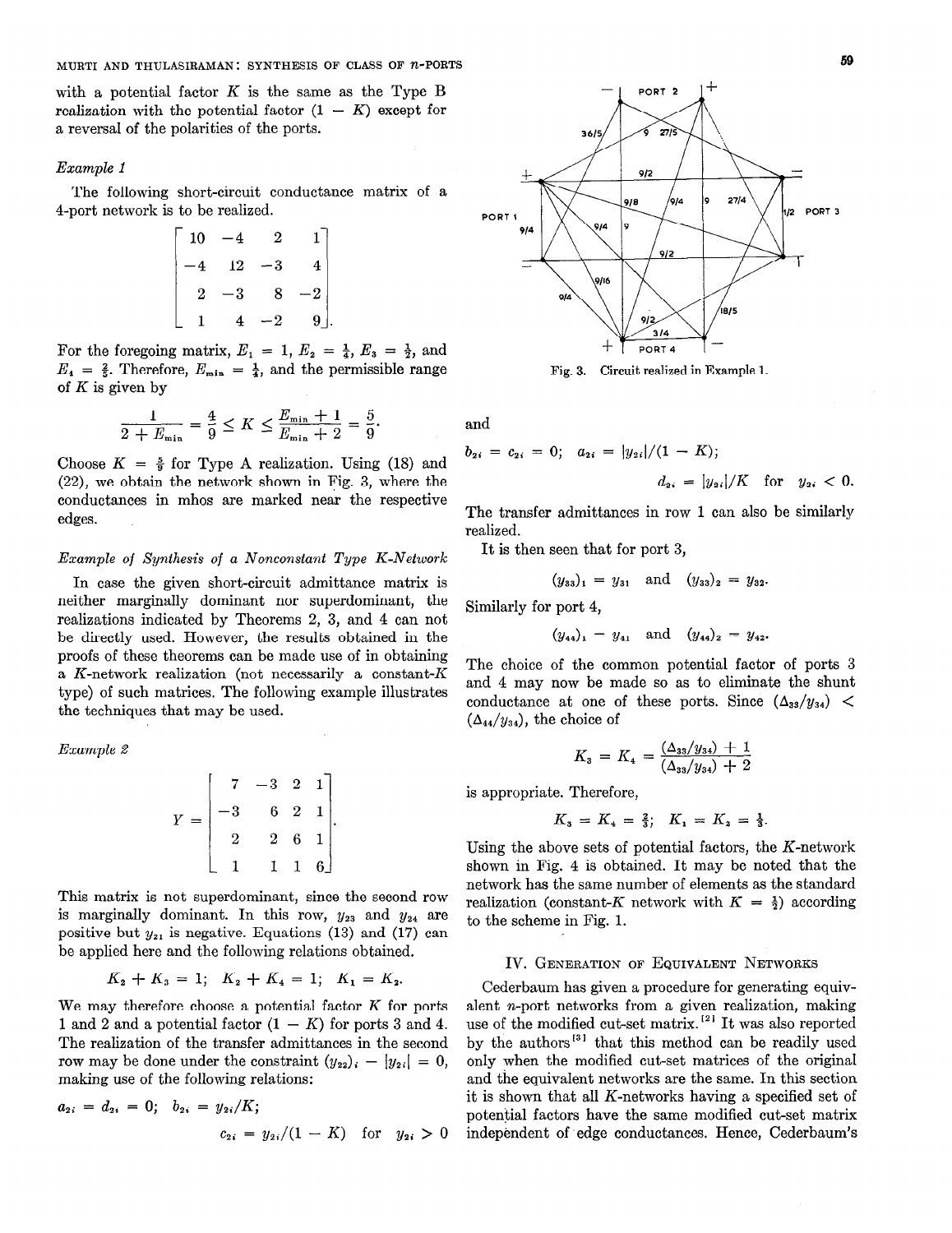

Fig. 4. Circuit realized in Example 2.



procedure may be conveniently used to generate equivalent K-networks.

Consider a linear tree of the  $2n$ -node network with the nodes numbered in serial order starting from one end vertex of the linear tree so that the nodes numbered  $2i - 1$ and 2i constitute the port i (see Fig. 5). Let any edge  $e_{ij}$ (with  $j > i$ ) joining nodes i and j and having conductance  $g_{ij}$  be oriented away from j. Let the edges be so grouped that the *i*th group consists of all the edges  $e_{ij}$  with  $j > i$ , the mth edge in the *i*th group being  $e_{i,i+m}$ . Consider next the fundamental cut-set matrix  $C_0$  of the network with respect to the foregoing tree. The rows are arranged so that the first  $n$  rows correspond to the branches of the tree identified as the ports, i.e.,  $e_{12}$ ,  $e_{34}$ ,  $\cdots$ ,  $e_{2n-1,2n}$  in that order, and the next  $(n - 1)$  rows correspond to the remaining branches of the tree, i.e.,  $e_{23}$ ,  $e_{45}$ ,  $\cdots$ ,  $e_{2n-2,2n-1}$ in that order. The columns are arranged so that the first  $(2n - 1)$  columns correspond to the first group of edges, i.e.,  $e_{12}$ ,  $e_{13}$ ,  $\cdots$   $e_{1,2n}$ ; the next  $(2n - 2)$  columns correspond to the second group of edges, i.e.,  $e_{23}$ ,  $e_{24}$ ,  $\cdots$   $e_{2,2n}$ and so on. Then  $C_0$  can be partitioned as follows.

Let G be the diagonal matrix of edge conductances with identical column ordering as that of the fundamental cut-set matrix  $C_0$ . Let

$$
C_0 \ G \ C'_0 = \left[ \frac{C_1 \ G \ C'_1}{C_2 \ G \ C'_1} \middle| \frac{C_1 \ G \ C'_2}{C_2 \ G \ C'_2} \right] = \left[ \frac{Y_{11}}{Y_{21}} \middle| \frac{Y_{12}}{Y_{22}} \right]. \tag{30}
$$

The short-circuit admittance matrix  $Y$  of the *n*-port network is then given by

$$
Y = Y_{11} - Y_{12} Y_{22}^{-1} Y_{21}
$$
  
=  $(C_1 - Y_{12} Y_{22}^{-1} C_2) G (C_1 - Y_{12} Y_{22}^{-1} C_2)'$  (31)  
=  $C G C'$ 

where

$$
C = C_1 - Y_{12} Y_{22}^{-1} C_2 \tag{32}
$$

and is termed as the modified cut-set matrix with respect to the  $n$  accessible ports; it is, in general, dependent on both the network geometry and the edge conductances  $g_{ii}$ .

$$
C_0 = \begin{bmatrix} C_1 \\ C_2 \end{bmatrix} = \begin{bmatrix} \leftarrow 2n - 1 \text{ col.} \rightarrow \\ C_{1,1} \end{bmatrix} \begin{bmatrix} \leftarrow 2n - 2 \text{ col.s.} \rightarrow \\ C_{1,2} \end{bmatrix} \cdots \begin{bmatrix} \leftarrow 1 \text{ col.} \rightarrow \\ C_{1,2n-1} \end{bmatrix} n \text{ rows} \cdots \begin{bmatrix} 1 \text{ rows} \\ \vdots \\ 1 \text{ rows} \end{bmatrix}
$$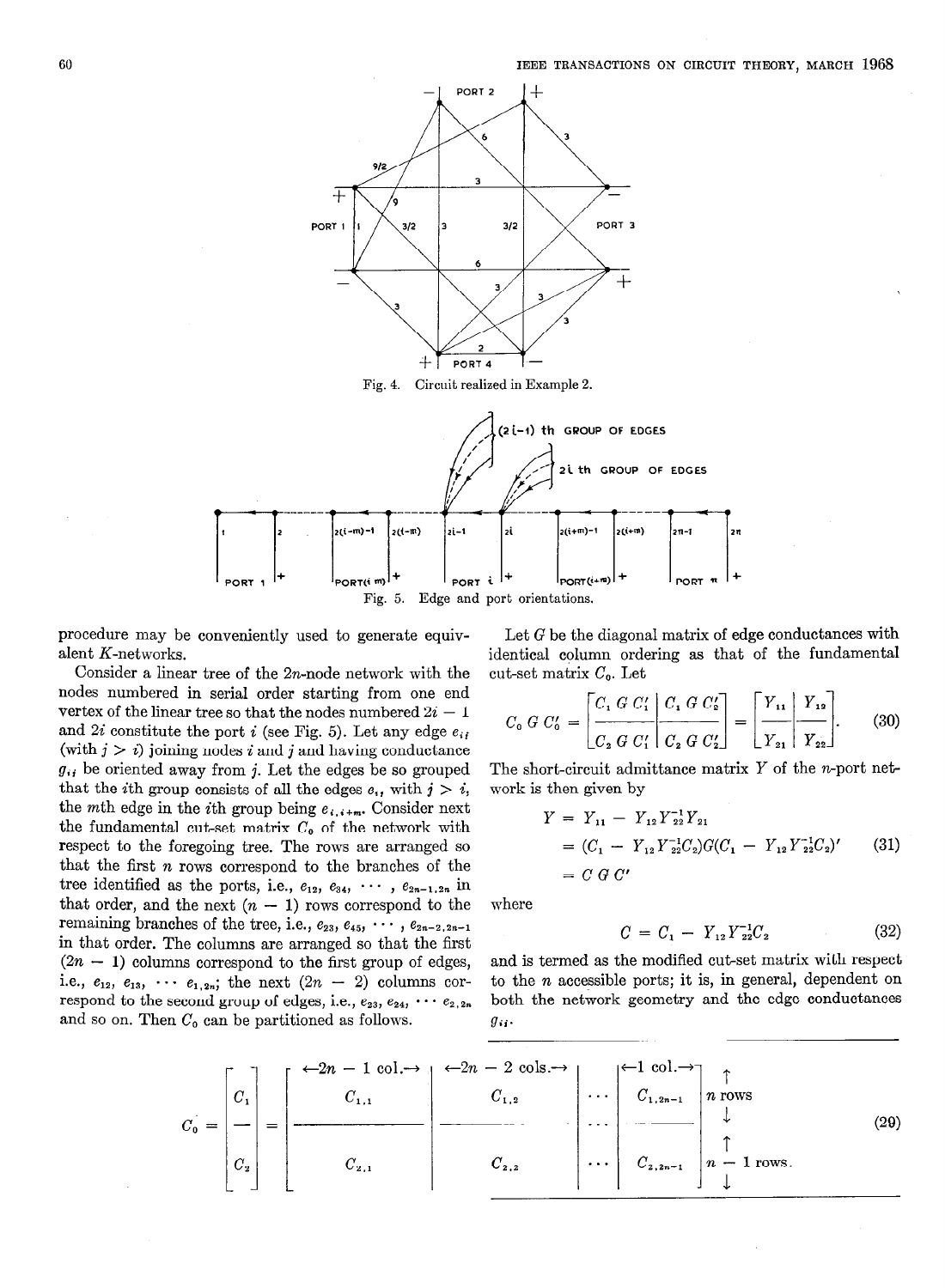MURTI AND THULASIRAMAN: SYNTHESIS OF CLASS OF n-PORTS 61

Now let the columns of the modified cut-set matrix C be partitioned in the same way as for  $C_0$ , so that

$$
C = [C1 | C2 | \cdots | C2i-1 | C2i | \cdots | C2n-1]
$$
 (33)

where the submatrices  $C^{2i-1}$  and  $C^{2i}$  correspond to the  $(2i - 1)$ th and 2*i*th groups of edges.

# Theorem 5

The necessary and sufficient condition that a 2n-node n-port network be a  $K$ -network is that its modified cutset matrix be of the form specified by (34).

|                     | $\ddot{\phantom{0}}$ 0 |  |  |  | 0 0 $\cdots$ $-K_n$ 1 $-K_n$ 0 0 0 $\cdots$ $-K_n$ 1 $-K_n$ $\downarrow$                                                                                                                                                                                                                                                                             |  |  |                                                                                                                                                             |  |
|---------------------|------------------------|--|--|--|------------------------------------------------------------------------------------------------------------------------------------------------------------------------------------------------------------------------------------------------------------------------------------------------------------------------------------------------------|--|--|-------------------------------------------------------------------------------------------------------------------------------------------------------------|--|
|                     |                        |  |  |  |                                                                                                                                                                                                                                                                                                                                                      |  |  | $\begin{vmatrix} 0 & -K_{i+1} & 1-K_{i+1} & 0 & \cdots & 0 \end{vmatrix}$ $\begin{vmatrix} -K_{i+1} & 1-K_{i+1} & 0 & \cdots & 0 \end{vmatrix}$ (n - i + 1) |  |
|                     |                        |  |  |  |                                                                                                                                                                                                                                                                                                                                                      |  |  |                                                                                                                                                             |  |
|                     |                        |  |  |  | $\begin{vmatrix} 0 & 0 & 0 & 0 & \cdots & 0 \\ 1 & K_i & K_i & K_i & \cdots & K_i & K_i \end{vmatrix} \begin{vmatrix} 0 & 0 & 0 & \cdots & 0 & 0 \\ K_i - 1 & K_i - 1 & K_i - 1 & \cdots & K_i - 1 & K_i - 1 \end{vmatrix} \begin{vmatrix} 1 & 0 & 0 & \cdots & 0 & 0 \\ 0 & 0 & 0 & \cdots & 0 & 0 \\ 0 & 0 & 0 & 0 & \cdots & 0 & 0 \end{vmatrix}$ |  |  |                                                                                                                                                             |  |
|                     |                        |  |  |  |                                                                                                                                                                                                                                                                                                                                                      |  |  |                                                                                                                                                             |  |
| $C^{2i-1}$ $C^{2i}$ |                        |  |  |  |                                                                                                                                                                                                                                                                                                                                                      |  |  |                                                                                                                                                             |  |

Proof

 $Necessity: Cederbaum<sup>{12}</sup> has shown that$ 

$$
V_{\bullet} = C'V_{\nu} \tag{35}
$$

where  $V_{\bullet}$  represents the column vector of edge voltages and  $V_p$  represents the column vector of port voltages. It is clear from  $(35)$  that the entry in C in the rth row and the column corresponding to the edge  $e_{pq}$  is equal to the voltage appearing across the edge  $e_{pq}$  when port r is excited with a source of unit voltage and all the other ports short circuited. In a K-network the potential across any edge under these conditions can be determined readily, as all nodes in the network except  $(2r - 1)$ and  $2r$  assume a common potential of  $K_r$ , with respect to the node  $(2r - 1)$ . We now wish to determine the voltages across the  $(2i - 1)$ th and the 2*i*th groups of edges for these conditions. We consider three cases separately. Case 1:  $r=i-m; m=1,2,\cdots,i-1$ . Upon reference to Fig. 5, it is clear that the voltages across every edge of the  $(2i - 1)$ th group and the 2*i*th groups is zero. Case 2:  $r = i$ . The port of excitation coincides with port *i*. The voltage across the edge  $e_{2i-1,2i}$  shunting the port is unity; all other edges in the  $(2i - 1)$ th group have an equal voltage of  $K_i$ . Every edge in the 2*i*th group has a voltage of  $-(1 - K_i)$  taking its orientation into

account. Case 3:  $r = i + m$ ;  $m = 1, 2, \cdots, n - i$ . It is evident from Fig. 5 that the voltage across the edges  $e_{2i-1,2i+2m-1}$ and  $e_{2i-1,2i+2m}$  are  $-K_{i+m}$  and  $(1 - K_{i+m})$ , respectively. The voltage across every other edge in the  $(2i - 1)$ th group is zero. Similarly, the voltages across the edges  $e_{2i,2i+2m-1}$  and  $e_{2i,2i+2m}$  are  $-K_{i+m}$  and  $(1 - K_{i+m}),$ respectively. Every other edge in the 2ith group has zero potential across it.

From the foregoing results and the interpretation of the entries of  $C$  as the pertinent potentials according to  $(35)$ , it follows that the submatrices  $C^{2i-1}$  and  $C^{2i}$  should have the form in (34) for a K-network.

Sufficiency: We consider the entries in the *i*th row of the modified cut-set matrix, which has the form given by (34) and observe the following.

- i) The entry corresponding to the edge  $e_{2(i-m)-1,2i-1}$ , i.e., in the 2mth column of the  $(2i - 2m - 1)$ th group is  $-K_i$  for  $m = 1, 2, \cdots, i - 1$ .
- ii) The entry corresponding to the edge  $e_{2i-1,2(i+m)-1}$ is  $K_i$  for  $m = 1, 2, \cdots, (n - i)$ .

Taking the edge orientations into account, the interpretation of statement i) is that when port  $i$  is excited with a source of unit voltage and all the other ports short circuited, the potential of port j,  $j < i$ , is  $K_i$ , with respect to the terminal  $2i - 1$ . Similarly, statement ii) implies that the potential of every port  $j, j > i$ , for the same conditions is  $K_i$ , with respect to the terminal  $2i - 1$ . Thus, all the short-circuited ports are at a common potential. Since this is true for a general index  $i$ , an *n*-port network having the modified cut-set matrix according to (34) is a K-network.

The generation of an equivalent network using the modified cut-set matrix C is next considered. Let  $G_i$  be the diagonal matrix of edge conductances of an n-port K-network,  $N_1$ , which has Y as its short-circuit conductance matrix. Then

$$
CG1C' = Y.
$$
 (36)

Now consider a second K-network  $N_2$  with identical potential factors and therefore having the same modified cut-set matrix  $C$ . Let  $G_2$ , the diagonal conductance matrix of  $N<sub>2</sub>$ , satisfy the relation,

$$
CG_2C' = 0. \tag{37}
$$

If the two networks  $N_1$  and  $N_2$  are connected in parallel, then the resulting network is also a similar K-network as a consequence of Property 2 of Section II. That this combined network is a new realization of  $Y$  can be seen by adding  $(36)$  and  $(37)$ , and recognizing that C continues to be the modified cut-set matrix of the combined Knetwork. In finding a suitable  $N_2$  it should be ensured that its edge conductances not only satisfy (37) but also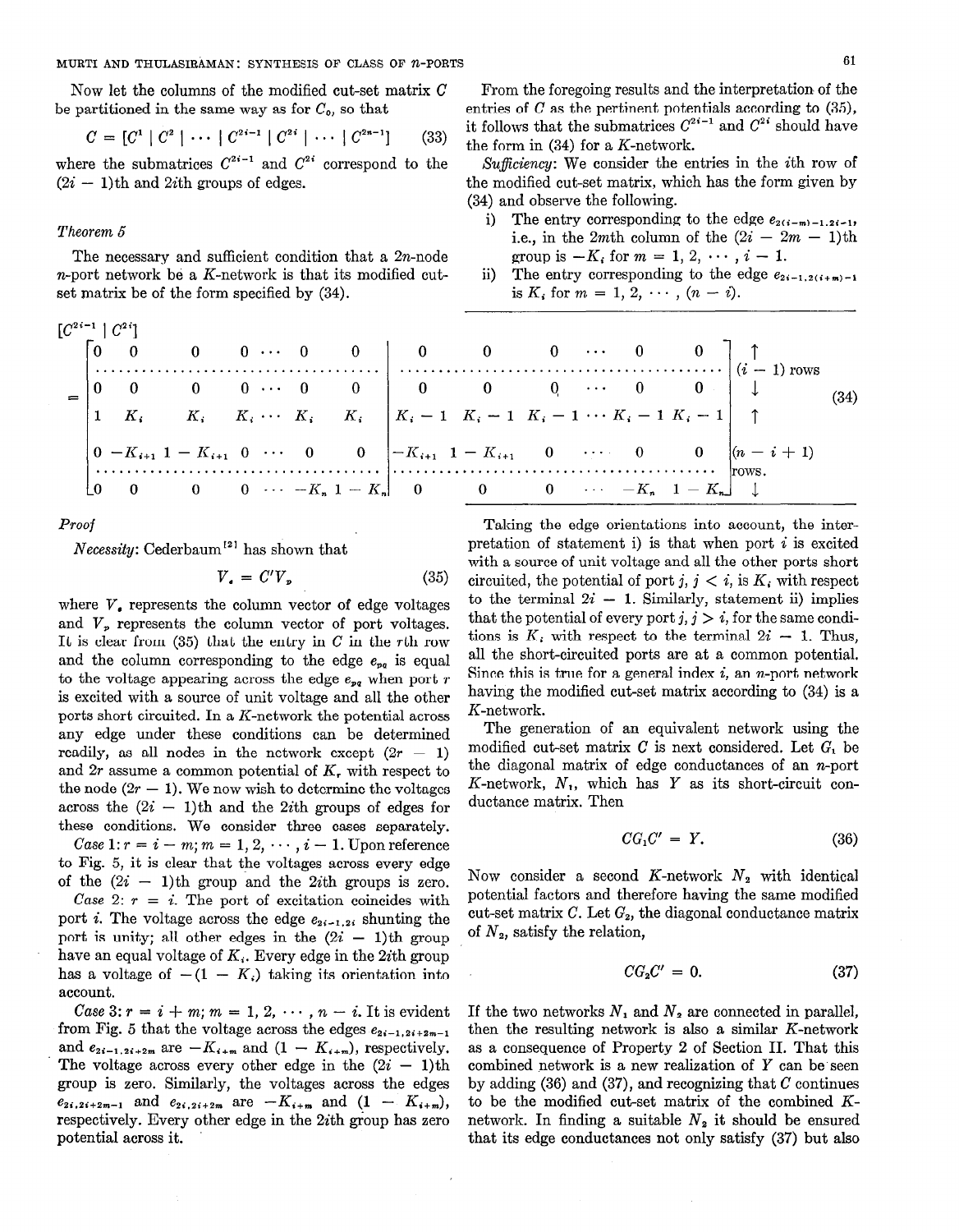meet the requirement that  $N_2$  is a K-network having the same set of potential factors as  $N_1$ . These requirements, in essence, imply that the network  $N_2$  has the edge conductances between any pair of ports  $i$  and  $j$  as given in (38), where  $x_{ij}$  is an arbitrary parameter. This parameter may be chosen differently for each pair of ports and may be zero for some.

$$
(g_2)_{2i,2i} = x_{ij}
$$
  
\n
$$
(g_2)_{2i-1,2i} = x_{ij}(1 - K_i)/K_i
$$
  
\n
$$
(g_2)_{2i,2i-1} = x_{ij}(1 - K_i)/K_i
$$
  
\n
$$
(g_2)_{2i-1,2i-1} = x_{ij}(1 - K_i)(1 - K_i)/K_iK_i
$$
  
\n
$$
(g_2)_{2i-1,2i} = -\sum_{\substack{i=1 \ i \neq i}}^{n} x_{ij}(1 - K_i)/K_i
$$
  
\n
$$
(g_2)_{2i-1,2i} = -\sum_{\substack{i=1 \ i \neq i}}^{n} x_{ij}(1 - K_i)/K_i
$$

Using the foregoing set of equations, a variety of equivalent networks can be readily obtained.

#### Example 3

 $\overline{ }$ .

Let an equivalent network realizing the matrix Y of Example 2 be required, avoiding the conductance shunting the port 1.

This can be done by connecting in parallel to the network in Fig. 4 a network  $N_2$  interconnecting ports 1 and 4 only (i.e., all  $x_{ij}$  except  $x_{14}$  are zero). The value of  $x_{14}$ is obtained by the equation,  $-x_{14}(1 - K_1)/K_4 = -1$ , which yields  $x_{14} = 1$ . The new network realizing Y is shown in Fig. 6.

The above example is intended to point out the inherent facility available with  $K$ -networks to force certain edge conductances to preassigned values, without altering the port-conductance matrix. Extending the technique used in this example, one can always reduce the conductances shunting  $(n - 1)$  ports to zero. We, however, wish to illustrate this property in a more general way. Suppose we are given a K-network. A new value not greater than the one existing in this  $K$ -network is specified for each conductance shunting the n-ports and it is desired to find an equivalent network in which as many edges shunting the ports as possible have these preassigned conductance values. We proceed to show that an equivalent network can always be found satisfying  $(n - 1)$  of these specifications.

Consider first any pair of ports. Using (38), the conductance across one of them can always be reduced to its specified value keeping the conductance across the other port at a value not less than the corresponding specified value. In this new equivalent scheme, apart from the two conductances shunting the ports, only those of the edges interconnecting the two particular ports get altered. This process of reduction is repeated, considering a pair of ports at a time, the conductance across neither of which has been previously reduced by the required amount. At each stage one specification is complied with. Finally,



Fig. 6. Circuit realized in Example 3.

only one port remains having a shunt conductance value higher than specified. This conductance can not be further reduced without reducing one of the other shunt conductances to less than the specified value. Hence, it is seen that only some  $(n - 1)$  of the shunt conductances can be reduced to arbitrarily specified values.

# Example 4

Consider a 4-port K-network whose edge conductance values are specified in the third column of Table I. The potential factors of the ports are  $K_1 = 0.5, K_2 = 0.6$ ,  $K_3 = 0.4$ , and  $K_4 = 0.3$ . It is desired that the conductances shunting the ports have the following values:  $g_{12} = 6$ ,  $g_{34} = 12, g_{56} = 3, \text{ and } g_{78} = 12.$ 

The calculations are summarized in Table I. In Step 1, the conductances of the edges related to ports 1 and 2 are altered to force the value of  $g_{12}$  to 6. In Step 2, ports 2 and 3 are considered and  $g_{56}$  made equal to 3. Finally, in Step 3, the value of the conductance shunting port 2 is reduced to 12.  $g_{78}$  is left at the value 14.235 as it can not be further reduced. It can be verified that the 4-port network with the original set of edge conductances or the new set has the following short-circuit conductance matrix.

$$
Y = \begin{bmatrix} 81 & 14.4 & 7.2 & -7.2 \\ 14.4 & 126 & -9 & 5.4 \\ 7.2 & -9 & 126 & -12.6 \\ -7.2 & 5.4 & -12.6 & 108 \end{bmatrix}.
$$

Similarly, starting from a given K-network it may be possible to increase the values of the conductances shunting the ports to preassigned values, but the general applicability of this procedure is restricted as the conductances interconnecting the ports may turn out to be negative during this process in certain cases.